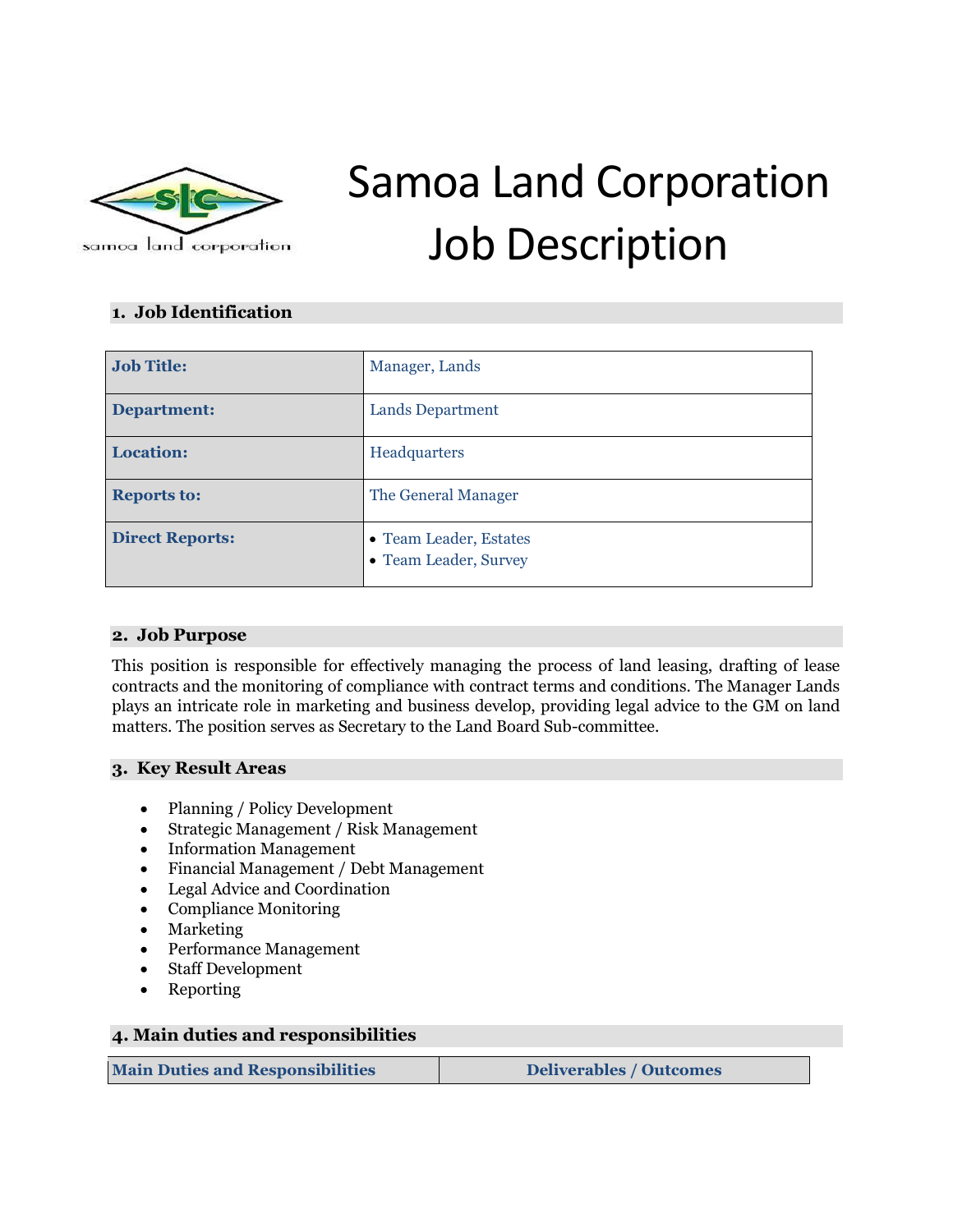| <b>Main Duties and Responsibilities</b>                    | <b>Deliverables / Outcomes</b>                                                                                                                                                                                                                                                                                                                                                                                                                                                                                                                                                                                        |  |
|------------------------------------------------------------|-----------------------------------------------------------------------------------------------------------------------------------------------------------------------------------------------------------------------------------------------------------------------------------------------------------------------------------------------------------------------------------------------------------------------------------------------------------------------------------------------------------------------------------------------------------------------------------------------------------------------|--|
| PLANNING / POLICY DEVELOPMENT                              | • Participate in the development of the SLC's<br>Strategic Plan, annual corporate plan<br>and<br>business plan.<br>• Assist<br>with<br>corporate<br>restructuring<br><b>as</b><br>appropriate.<br>• Prepare and execute/manage the annual work<br>plan and budget for the department.<br>• Devise the SLC's Asset Registration Policy and<br>ensure its annual review.<br>• Draft and review internal policies for land sale<br>and land lease.<br>· Liaise with the Investment Department in<br>instituting regular reviews of agreements on<br>employment of the leasing<br>and<br>selling<br>Corporation's assets. |  |
| <b>STRATEGIC MANAGEMENT / PROJECT</b><br><b>MANAGEMENT</b> | • Manage and supervise the work of the Estates and<br><b>Survey Sections.</b><br>• Maintain an effective administration of all land<br>sale and land lease.<br>• Manage and supervise the Division's Land<br>Development Projects (infrastructure).                                                                                                                                                                                                                                                                                                                                                                   |  |
| <b>RISK MANAGEMENT</b>                                     | risk<br>$\bullet$ Develop<br>policies<br>management<br>and<br>procedures for the Lands Department.<br>• Establish and monitor internal control systems<br>for the effective and efficient management of the<br>department≥<br>• Liaise with the Accounts Section to monitor client<br>payments in relation to land leases and land sales.<br>• Contribute to development of policies and<br>procedures aimed to minimising losses from<br>client payment defaults.                                                                                                                                                    |  |
| <b>INFORMATION MANAGEMENT</b>                              | • Ensure SLC's ownership and rights to land assets<br>is secured in the Ministry of Natural Resources<br>and Environment (MNRE) Land Titles Section.<br>• Ensure maintenance (accuracy and currency) of<br>internal records<br>SLC's<br>of<br>core<br>business<br>investments in land assets, financial assets and<br>shareholdings in any subsidiary companies and<br>joint ventures.<br>• Ensure that the SLC's LMS is reconciled quarterly<br>with the records of the Land Titles Office and<br>reconciled weekly with the records of assets and<br>lease payments held in the accounting system.                  |  |
| <b>FINANCIAL MANAGEMENT</b>                                | • Prepare and manage the budget for the<br>department within limits set by management and<br>the Board.<br>• Ensure timely payment of all revenues due to the<br>Corporation from employment of its assets.                                                                                                                                                                                                                                                                                                                                                                                                           |  |
| <b>CREDIT MANAGEMENT</b>                                   | • Devise and institute appropriate mechanisms for<br>the enforcement of debt recovery for all SLC                                                                                                                                                                                                                                                                                                                                                                                                                                                                                                                     |  |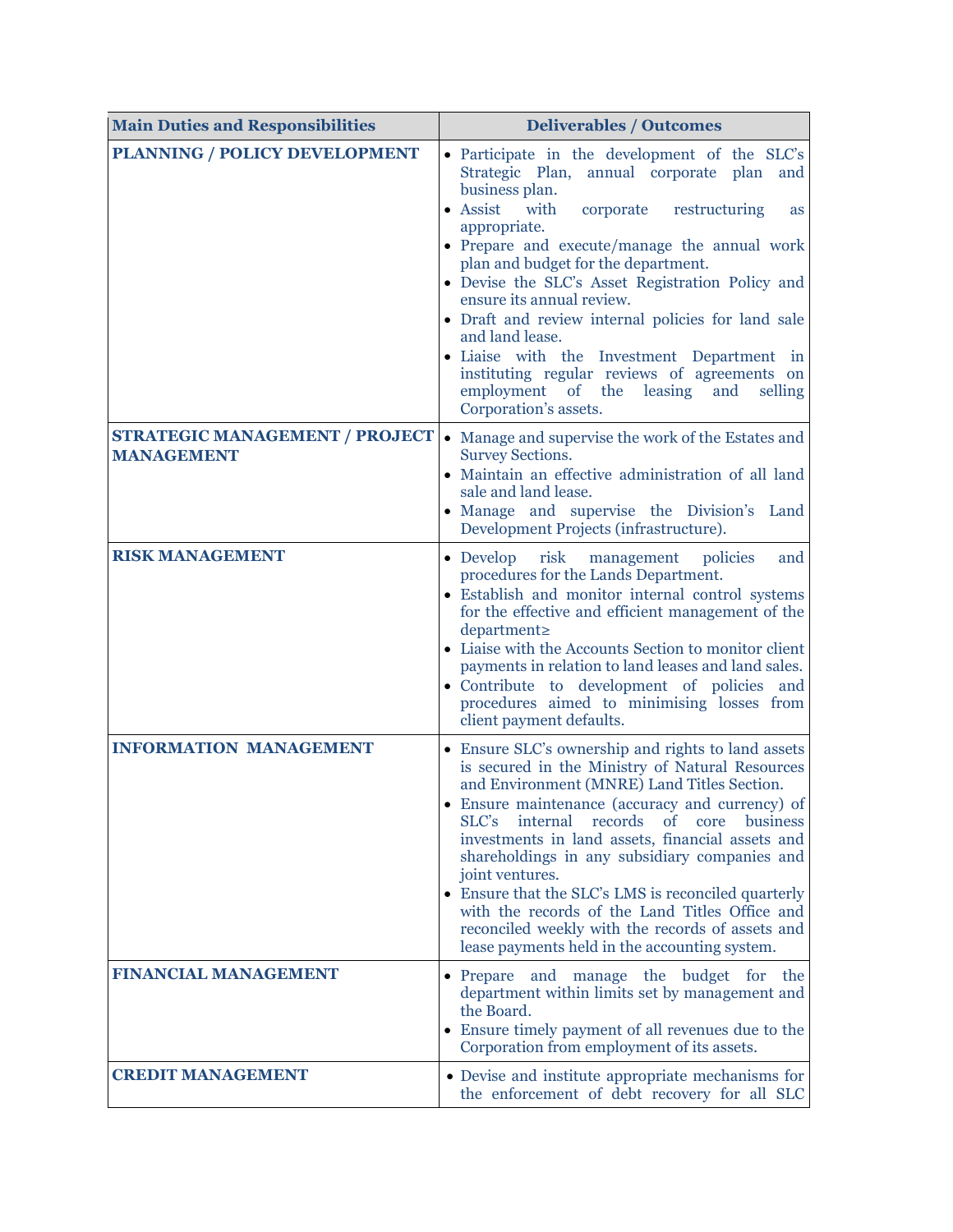| <b>Main Duties and Responsibilities</b> | <b>Deliverables / Outcomes</b>                                                                                                                                                                                                                                                                                                                                                                                                                                               |  |
|-----------------------------------------|------------------------------------------------------------------------------------------------------------------------------------------------------------------------------------------------------------------------------------------------------------------------------------------------------------------------------------------------------------------------------------------------------------------------------------------------------------------------------|--|
|                                         | services (lands, markets, and other investment<br>activities).<br>• Contribute to the development of policies and<br>procedures to ensure accurate data is available to<br>assess the credit worthiness of prospective<br>lessees, joint venture partners and other business<br>arrangements.                                                                                                                                                                                |  |
| <b>LEGAL ADVICE AND COORDINATION</b>    | • Advise the GM on legal matters and coordinate<br>advice from third party legal offices for<br>commercial or legal purposes, including with the<br>Attorney General's Office and with private sector<br>corporate law firms.<br>• Review and draft<br>all legal contracts and<br>agreements pertaining to the SLC.<br>• Assist in addressing all legal issues relating to<br>land disputes or any other SLC related matters.                                                |  |
| <b>COMPLIANCE MONITORING</b>            | • Oversee the monitoring of lessees' compliance<br>with the terms and conditions of their lease<br>contracts, including inspections and monitoring<br>of payments received against lease contracts,<br>advising the GM and Investment Department<br>where breaches are detected.<br>• Oversee the monitoring of SLC's compliance with<br>any lease contracts entered into with as a lessee,<br>advising the GM and the Investment Department<br>where breaches are detected. |  |
| <b>MARKETING</b>                        | • Collaborate with the Manager, Investment in the<br>development of the SLC's marketing strategy and<br>advertising of all land approved by the SLC Board<br>for sale or lease by public tender.                                                                                                                                                                                                                                                                             |  |
| PERFORMANCE MANAGEMENT                  | • Devise a schedule of work with targets for<br>functional work areas (Estates and Survey<br>Divisions) and ensure that work targets are<br>achieved.<br>• Conduct periodic evaluation of team and<br>individual employee performance.                                                                                                                                                                                                                                       |  |
| <b>STAFF DEVELOPMENT</b>                | · Identify departmental and individual training<br>needs and capacity gaps within each functional<br>work area.<br>• Coordinate with the HR & Administration Section<br>of the Corporate Services Department on the<br>identification and implementation of initiatives to<br>fill identified capacity gaps.<br>· Conduct regular on-the-job training for staff<br>under supervision, ensuring that an adequate<br>number f staff are trained in the use of the LMS.         |  |
| <b>REPORTING</b>                        | • Prepares and submits monthly and annual<br>reports to the GM on the work of the Department<br>for decision and policy making                                                                                                                                                                                                                                                                                                                                               |  |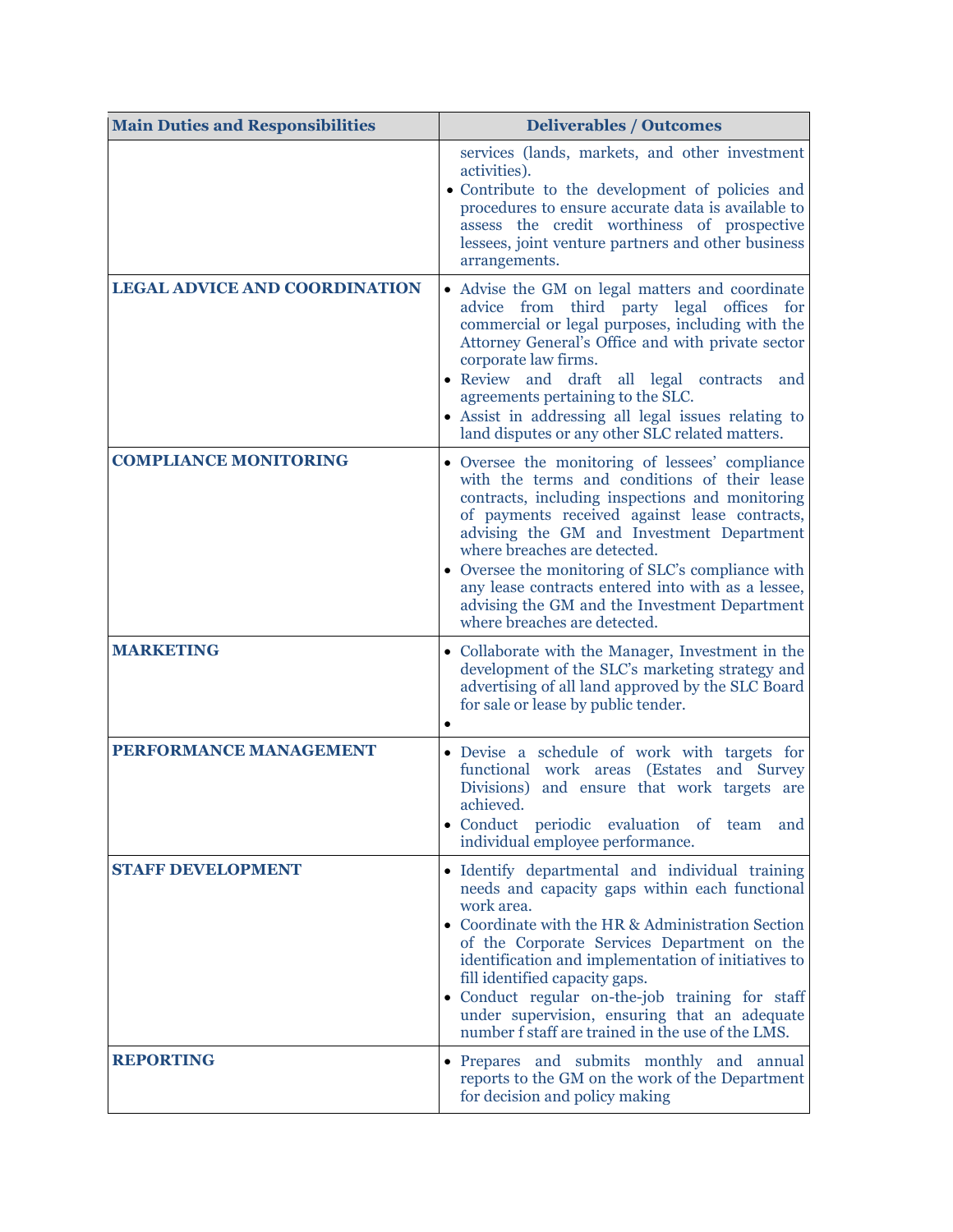| <b>Main Duties and Responsibilities</b> | <b>Deliverables / Outcomes</b><br>• Prepares drafts of letters for signature by the GM.                                                  |  |
|-----------------------------------------|------------------------------------------------------------------------------------------------------------------------------------------|--|
|                                         |                                                                                                                                          |  |
| <b>OTHER</b>                            | • Serve as Secretary to the Land Board Sub-<br>committee.<br>• Any other duties as assigned by the General<br>Manager from time to time. |  |

#### **5. Working conditions**

Work is performed usually indoors under normal work conditions in a quiet, clean and comfortable environment. Schedules are usually established and regular, usually 40 hours per week. The job incumbent might be occasionally required to work extended hours in the evening after usual work hours.

### **6. Physical requirements**

Normal physical requirements. No prolonged sitting, standing or lifting of heavy objects required to undertake the role. Regular visits to SLC owned land may be required to ensure compliance with lease terms and conditions and with government land use regulations.

#### /

#### **7. Job Profile / Person Specification**

| <b>CRITERIA</b>                                                  | <b>ESSENTIAL</b>                                                                                                                                                                                                                                                                     | DESIRABLE                                           |
|------------------------------------------------------------------|--------------------------------------------------------------------------------------------------------------------------------------------------------------------------------------------------------------------------------------------------------------------------------------|-----------------------------------------------------|
| <b>Education:</b>                                                | • A Tertiary qualification in either<br>Surveying, Land Management,<br>Law or Economics.                                                                                                                                                                                             | Formal training in<br>leadership and<br>management. |
| <b>Relevant Work Experience:</b>                                 | • At least 5 years relevant<br>experience, in a senior land<br>management role.                                                                                                                                                                                                      |                                                     |
| <b>Specialised Knowledge</b><br><b>(Technical Competencies):</b> | • Demonstrated competence in the<br>area of land administration.<br>• Knowledge of land registration<br>requirements.<br>• Knowledge of land use planning<br>regulation.<br>• Knowledge of project<br>management.<br>• Knowledge of financial budgeting<br>and financial management. |                                                     |